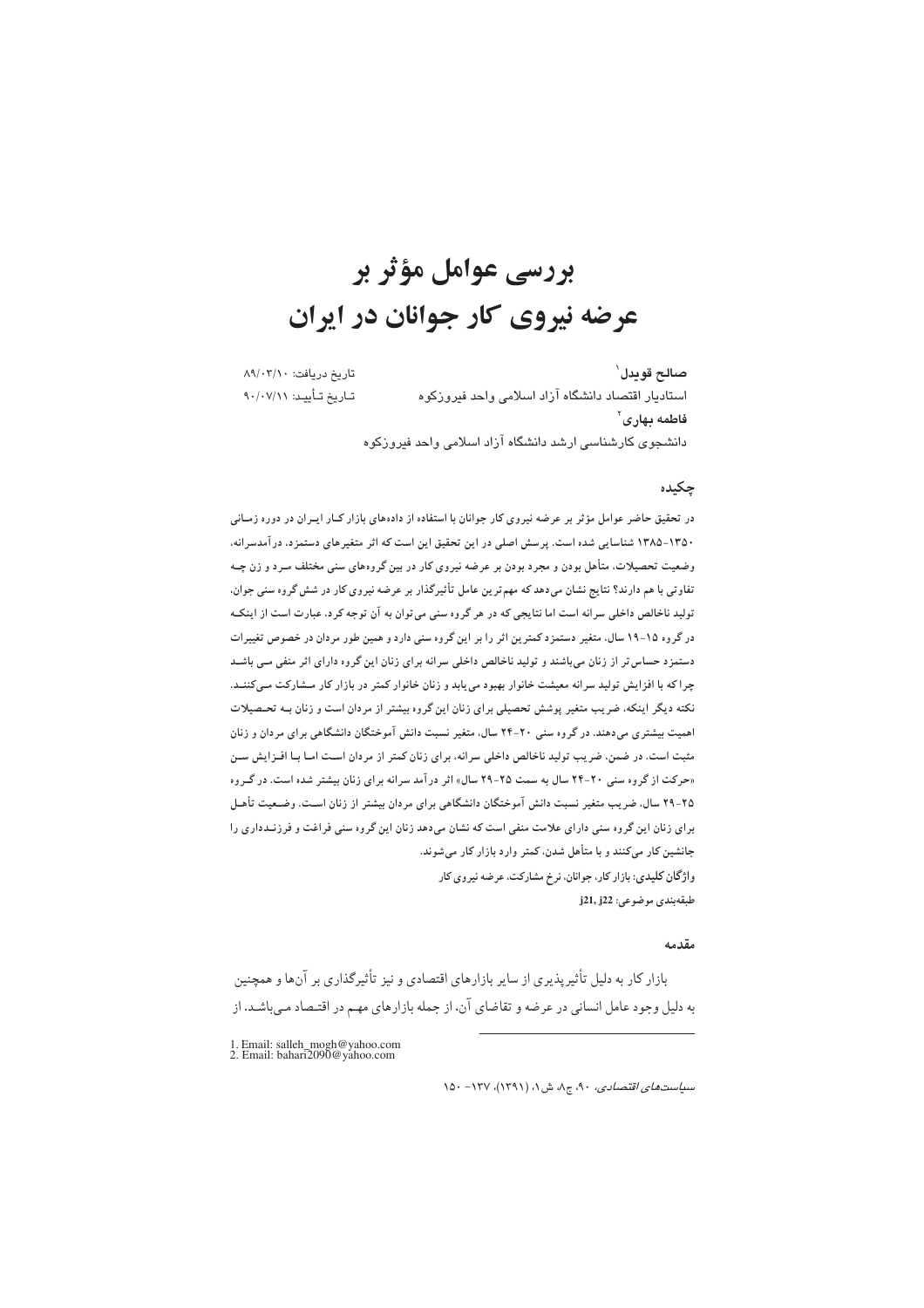ویژگیههای بیازار کبار در ایبران عبدم تعبادل (شکاف موجبود میبان عرضه و تقاضا) می باشید. شاخص بیکاری که نمادی از عدم تعادل بازار کار تلقی میشود همـواره بـرای سیاسـتگـذاران از اهمیت ویژهای برخوردار بوده است. آنچه از پدیده بیکاری در ایـران بیـشتر نگـرانکننـده اسـت، تمرکز آن در گروههای سنی جوان است. دلیل شکاف بین عرضه و تقاضای نیروی کار (بیکـاری) در ایران را می توان به رشد فزاینده جمعیت کشور در دهـه ۱۳۵۵-۱۳۶۵ از یـک طـرف و عـدم پاسخگویی تقاضا برای نیروی کار از طرف دیگر نسبت داد. بـازار کـار ایـران بـه دلیـل افـزایش عرضه نیروی کار (فشار عرضه) و گسترش جمعیت در سنین فعالیت با مـوجی از عرضـه نیـروی کار جوان و پتانسیل بالقوه روبروست.

در این تحقیق، عوامل مؤثر بر عرضه نیـروی کـار در قـشر جوانـان از طریـق مـدلهـای اقتصادسنجی شناسایی شده است.پرسش اصلی در ایـن تحقیـق ایـن اسـت کـه اثـر متغیرهـای دستمزد، در آمدسرانه، وضعیت تحصیلات، متأهل بودن و مجرد بودن بر عرضه نیروی کـار در بین گروههای سنی مختلف مرد و زن چه تفـاوتی بـاهم دارنـد؟ در قـسمت اول، مبـانی نظـری که در آن صاحب نظران به بررسی عوامل عرضه نیروی کار پرداختهاند، ارائه خواهد شد. سپس، مطالعات تجربی انجام شده در این زمینه بررسی میشود که عوامل مؤثر بر عرضه نیروی کار را در داخل وخارج از کشور ارائه میدهد. سپس روش تحقیق و مدل بر آورد شده به صورت کلی ارائه شده و به معرفی متغیرهـای مـدل و انتظـاراتی کـه از تغییـرات آنهـا وجـود دارد عنـوان می شود. سپس الگوهای مربوط به هر گروه سنی معرفی شده و نتـایج حاصـل از بـرآورد آن هـا مورد تجزیه و تحلیل قرار میگیرد.

## ١- مباني نظري و پيشينه تحقيق

در ادبیات اقتصادی بازار کار، مجموع ساعات کار افراد به عنوان عرضه نیروی کـار در نظر گرفته می شود. هر فرد می تواند ساعات عمر خود را به فراغت و پاکار پسردازد. در میورد اینکه فرد چند ساعت از وقت خود را به کار اختصاص دهد و یا اینکه وارد بازار کار شود یا نه، می،بایست تصمیمگیری کند. الگوهای عرضه نیروی کار به دنبال پاسخگویی به سؤالاتی از این دست می باشد. عوامل مؤثر بر عرضه نیروی کار در قالب جدولی در چارچوب الگوهای ایستا و پویا به صورت زیر میباشد. لازم به ذکر است در الگوهای ایستا، تصمیمگیری افراد در یک لحظه از زمان صورت میگیرد و در الگوهای پویا، تصمیمگیری در طول یک دوره زمانی مورد بررسی قرار میگیرد.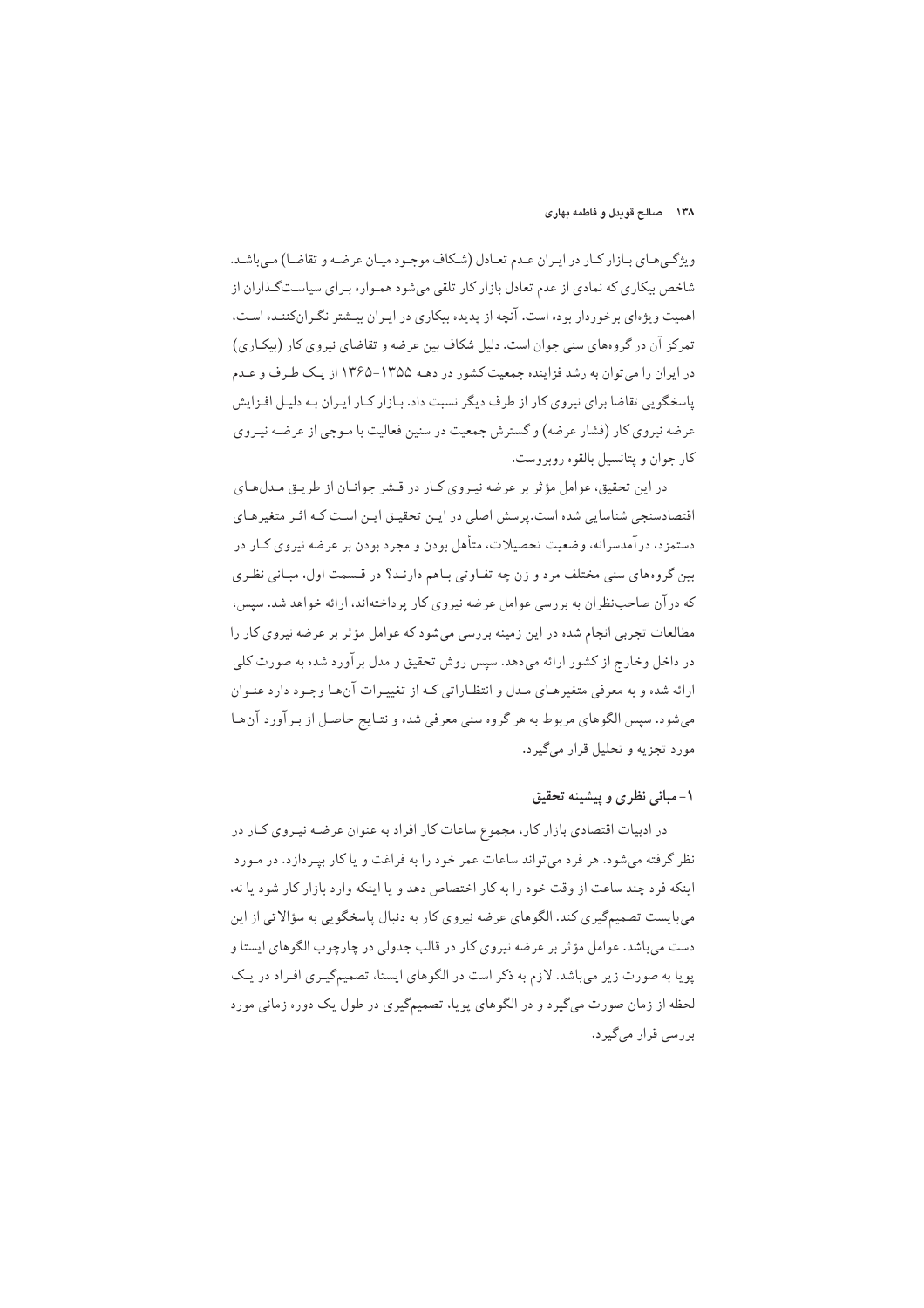## بررسی عوامل مؤثر بر عرضه نیروی کار جوانان در ایران ۱۳۹

| عوامل مؤثر بر عرضه نیروی کار                              | الگوهاي عرضه نيروي كار ايستا                                                                                         |
|-----------------------------------------------------------|----------------------------------------------------------------------------------------------------------------------|
| دستمزد واقعي - درآمد غيركاري واقعي                        | ۱- الگوي ترجيحات نيروي كار ا                                                                                         |
| دستمزد واقعي- درآمد غيركاري واقعي                         | ۲-الگوي عرضه نيروي کار خانوار ٔ                                                                                      |
| دستمزد واقعی -نرخ حاشیهای تولید خانگی -قیمت کالا در بازار | ٣- الگوي تخصيص زمان <sup>٣</sup>                                                                                     |
| عوامل مؤثر بر عرضه نیروی کار                              | الگوهاي عرضه نيروي كار پويا                                                                                          |
| دستمزد -سرمایه گذاری (کسب مهارتهای شغلی و تحصیلی) -مصرف   | ۱-عرضه نیروی کار خانوار در طول زمان                                                                                  |
| تحصیلات - تجربه -سلامت جسمانی - تواناییهای روحی و روانی   | ۲- نظریه سرمایه انسانی <sup>۵</sup>                                                                                  |
|                                                           | $(\mathbf{W} \mathbf{V} \mathbf{A})$ of $(\mathbf{W} \mathbf{A} \mathbf{A})$ of $(\mathbf{W} \mathbf{A} \mathbf{A})$ |

الگوهای عرضه نیروی کار

منبع: اميني (١٣٨٥) و فرجادي (١٣٧٨)

در تحقیق حاضر از الگوی عرضه نیـروی کـار پویـا در قالـب تخـصیص زمـان و نظریـه سرمایه انسانی که اولین بار توسط بکر  $\bigl(\hat{X,Y}\bigr)^{\ell}$  معرفی شد استفاده می شود. ابتدا نظریه عرضه نیروی کار کلاسیک در قالب تخصیص را توضیح میدهیم سپس نظریه سرمایه انسانی را به آن تعميم ميدهيم:

مطلوبيت مصرفكننده (u) به طور مستقيم تابع مصرف كالا (X)و استراحت (L) مي باشد و مصرفکننده (خانوار) با توجه به محدودیت بودجه به دنبال حداکثر کردن مطلوبیت است:  $MAX:$  $U = U(X,L)$ 

#### $\therefore \sum px = I = W(T - L) + V$ **St**

که w دستمز د، T کل زمان در دسترس ،I در آمد مصر فکننده، p قیمت کیالاو v در آمـد غیرکیاری است.با استفاده از روش های مختلف بهینه یابی، می توان تخصیص بهینه زمـان (T) بـه اسـتراحت و كـار کردن که تابع مطلوبیت را با قید خط بودجه حداکثر کند به دست آورد. سپس میتوان نـشان داد کـه زمان کار کردن (عرضه نیروی کار) تابعی از دستمزد، قیمت کالا و درآمد غیرکاری است. بنابر نظر بکر این سه عامل نمی توانند تمام رفتارهای مصرفکننده را نشان دهند، آنچه در بررسی رفتار مصرفکننـده از اهميت بالايي برخوردار است، سليقه و ذائقه مصرفكنندگان يا به عبـارت ديگـر متغيرهـاي محيطـي

6. Becker

١. اميني، عليرضا، آتوسا اسكندري و امير خالصي (١٣٨٥)، عوامـل مـؤثر بـر نـرخمـاي مـشاركت اسـتان بوشـهر و پیش بینی آن در برنامه چهارم توسعه، سازمان مدیریت و برنامهریزی استان بوشهر، معاونت برنامهریزی، ۱۳۸۵.

۲. فرجادی، غلامعلی، نیروی انسانی، بازار کار و اشتغال، مطالعات آمادهسازی تدوین برنامــه ســوم توســعه اقتــصادی، اجتماعی و فرهنگی جمهوری اسلامی ایران، سازمان برنامه و بودجه، خرداد ۱۳۷۸، جلد سوم.

۳. همان مأخذ شماره ۱

۴. همان مأخذ شماره ۲

۵. همان مأخذ شماره ۲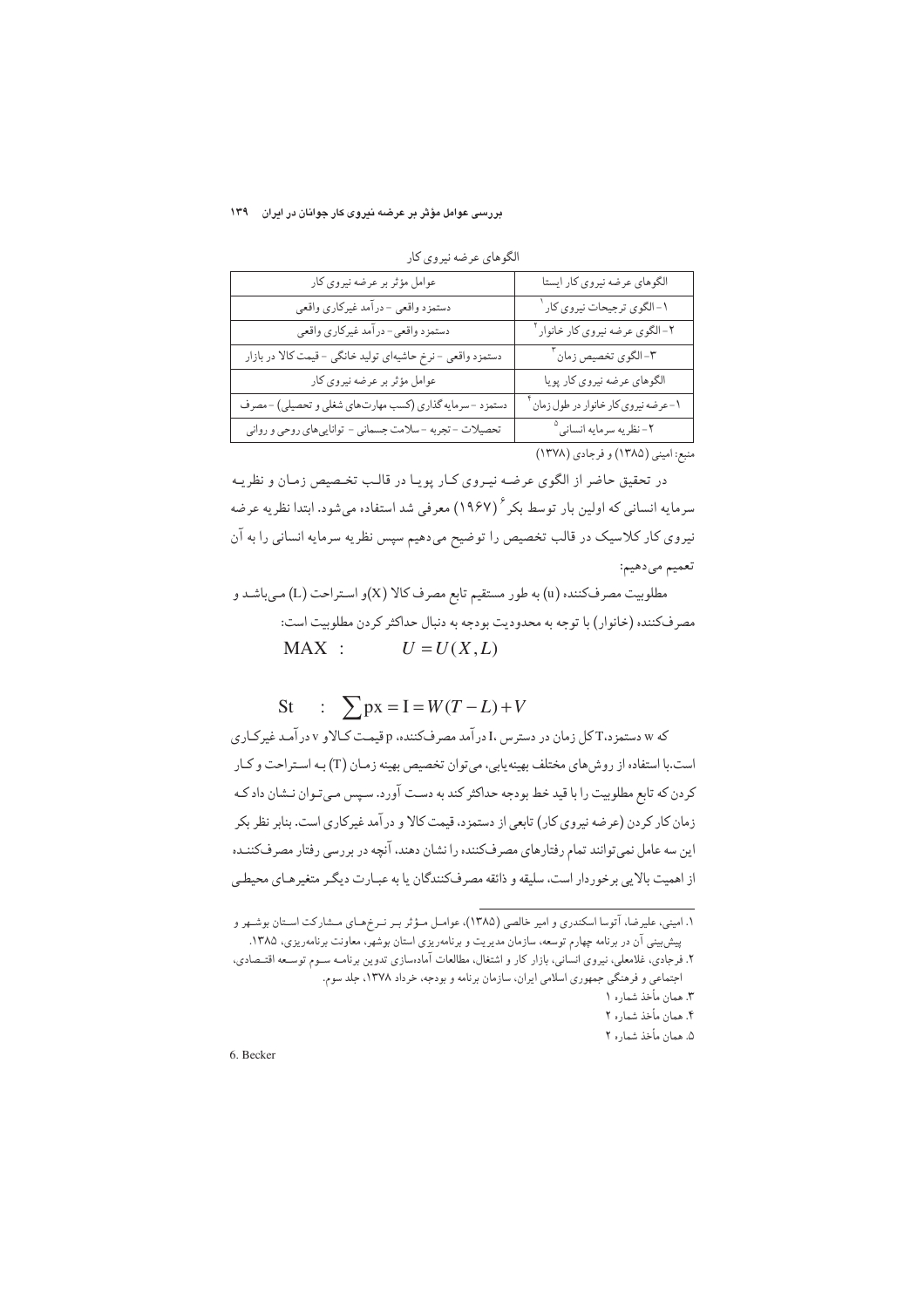#### ۱۴۰ صالح قویدل و فاطمه بهاری

است که اثرات قابل توجهی بر رفتار آنهـا دارد. متغیرهـای محیطـی همـان عـواملی هـستند کـه باعـث میشود افراد رفتارهای متفاوتی از خود نشان دهند. ولی متأسـفانه در تقاضـای سـنتی بـرای اسـتراحت (یا در مقابل عرضه کار) یا هر کالای دیگری لحاظ نمبی شود.ایـن عوامـل مـواردی مثـل خـصوصیات فردي (سن، جنس، تأهل، تحصيلات)، ويژگيهاي عمومي خانوار (مثل بعد خانوار) هـستند. بـر همـين اساس در این تحقیق تابع عرضه نیروی کار برای جوانان به تفکیک سن و جـنس بـرآورد شـده اسـت و بسیاری از عوامل مانند تأهل، تحصیلات به عنوان عوامل اثر گذار در معادلات آمده است.

در زمینه عرضه نیروی کار مطالعات گوناگونی در داخل و خارج از کشور انجام شده است امـا با توجه به پرسش اصلی در این تحقیق که اثر متغیرهای دستمزد، درآمد سرانه، وضعیت تحصیلات، متأهل بودن و مجرد بودن بر عرضه نیروی کار در بین گروههای سنی مختلف مـرد وزن چــه تفـاوتی باهم دارند؟ به ذکر چند مورد از آنها میپردازیم.

طایی (۱۳۸۵) در تحقیقی تحت عنوان«تابع عرضه نیروی کار: تحلیلی بر پایه داده های خرد» تابع عرضه نیروی کار مردان و زنان در مناطق شهری و روستایی را بـرآورد نمـوده است و عوامـل مؤثر راكشش دستمزدي، درآمدهاي غيركاري، بعد خانوار، سطح تحصيلات و تجربيـات مـيدانـد. دراین تحقیق از دادههای طرح آمارگیری از خصوصیات اقتصادی -اجتماعی خانوارها کـه در طـول سال های ۱۳۷۱-۱۳۷۴ به صورت نمونهای تعـاقبی جمـع آوری گردیـده، اسـتفاده شـده و الگوهـای مورد نظر با روش ترکیب دادههای سری زمانی و مقطعی بر آورد شده است. نتـایج بـه دسـت آمـده، حاکی از آن بوده که اثر گذارترین عامل بر روی تخصیص زمـان بـین سـاعت کـار بـازاری و اوقـات فراغت، متغیر درآمدهای کاری یا دستمزدها می باشد و با توجـه بـه علامـت آن مـی تـوان گفـت کـه منحنی عرضه نیروی کار مردان و زنان دارای شکل استاندارد و طبیعی است، بـا ایـن تفـاوت کـه کشش دستمزدی عرضه نیروی کار زنان بیشتر از مردان است. یکی از مهمترین تفاوتهای اساسی بین رفتار زنان و مردان در بازار كار را سطح تحصیلات میدانـد كـه باعـث كـاهش سـاعات كـارى مردان و افزایش ساعات کاری زنان در بازار کار میباشد. در آخر اینکه تحولات مربوط به آمـوزش و تحصیلات زنان، یکی از متغیرهای کلیدی تحلیل تحولات بازار کار ایران می داند.

زراء نژاد و منتظرحجت (۱۳۸۵) در تحقیقی تحت عنوان «عوامل مؤثر بر عرضه نیـروی کـار زنان در گروههای سنبی مختلف (مطالعه موردی استان خوزستان)» به برآورد تابع عرضه نیروی کـار زنان در استان خوزستان می پردازند. این تابع بر اساس آمارهای موجود نرخ مشارکت زنان، پوشش تحصیلی، دستمزد و بیکاری در استان خوزستان برای سال های ۱۳۴۵–۱۳۸۱ و با استفاده از روش همجمعي يوهانسن و مدل تصحيح خطا برآورد شده است. نتايج آنها نشان داد كه پوشش تحصيلي و تمامی وقفههای آن به شدت مشارکت زنان نوجوان را کاهش می دهد. در گـروههای سـنی بـالاتر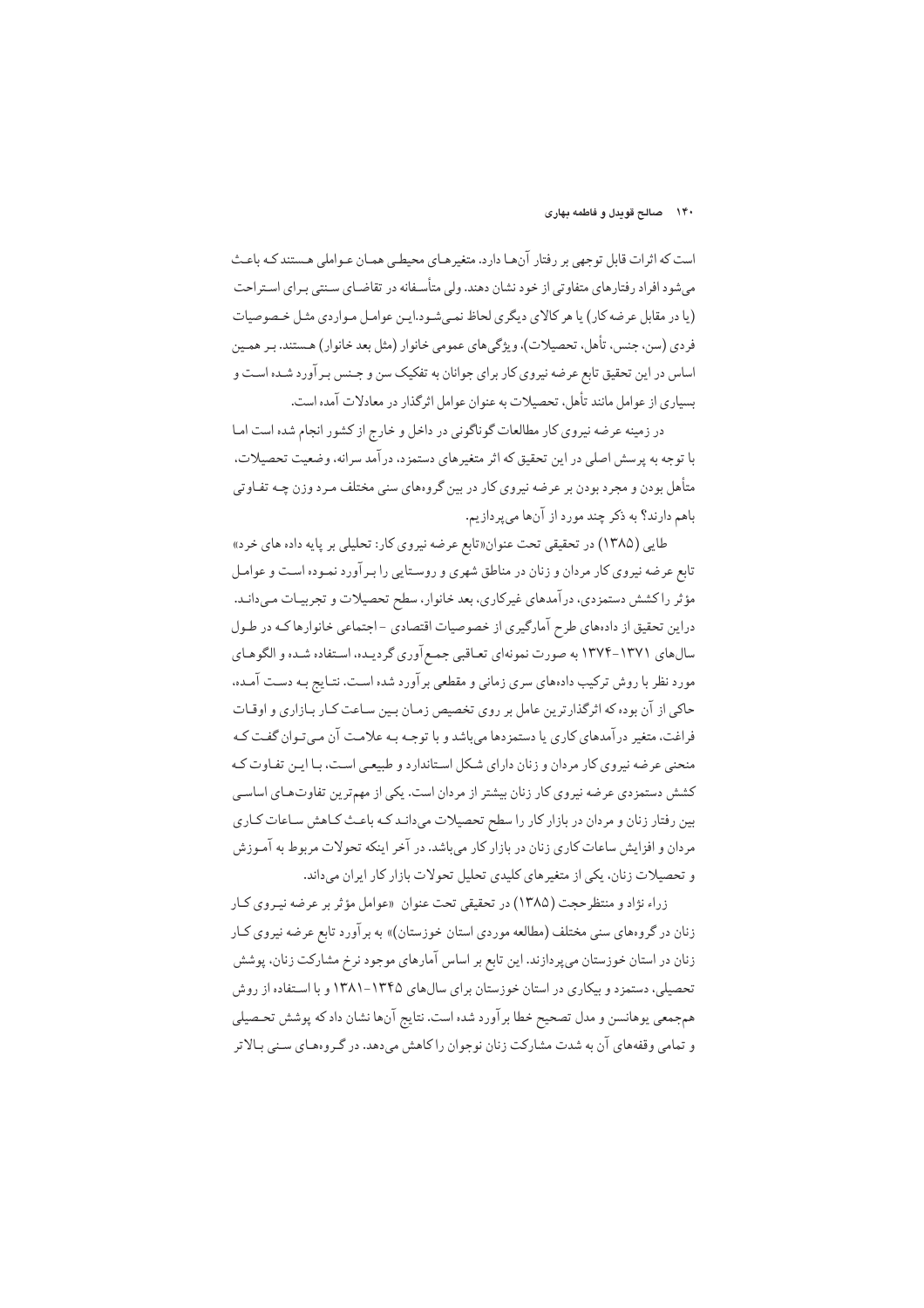نسبت دارندگان مدارک دانشگاهی و وقفههای آن عموماً دارای تأثیر مثبت است. نتـایج همچنـین نشان داده است که اثر کارگر اضافی تسلط دارد؛ یعنی با افزایش بیکاری عرضه کـار زنـان افـزایش می پابد. در گروههای سنی بالاتر، اثر جانشینی بر اثر درآمدی تسلط دارد؛ در دوران رونق اقتـصادی و افزایش در آمد سرانه، زنان خانهدار تمایل به کار در بیرون از منزل دارند.

محمودیان (۱۳۸۲) در تحقیقی تحت عنوان «بررسی مشارکت زنان در نیروی کار در استانها در سال ۱۳۵۵، ۱۳۶۵، ۱۳۷۵» با استفاده از دادههای سرشماری سال های ۵۵، ۶۵، ۱۷۵ تباط بین برخی از عوامل اقتصادی - اجتماعی و مشارکت زنان در نیروی کار را به تفکیک استانهـا بررسـی می کند. بالا بودن میزان فعالیت زنان تقریباً با کاهش میزان تحصیلات، کـاهش بـاروری، افـزایش سن ازدواج و افزایش نسبت شاغلین در بخش صنعت همراه بوده است. اما میـزان ایـن تغییـرات در استانهای کشور متفاوت است. به نظر مهررسد افـزایش میـزان تحـصیلات زنـان، تغییـر اهمیـت بخشهای اقتصادی و تغییر وضعیت فرهنگبی و اجتمـاعی کـشور در دو دوره مـورد بررسـي، نقـش عمدهای در تحولات مشارکت زنان در نیروی کار موجب شده است.

امینی، اسکندری و خالصی ` (۱۳۸۵) در تحقیقی عوامل مؤثر بر نرخ مشارکت و پیش بینی آن در برنامه چهارم توسعه را در استان بوشهر بررسی کردهاند. در این مطالعه الگوهای نرخ مشارکت بـه تفکیک سن و بر حسب جنس تصریح شده است. الگوهـا بـا اسـتفاده از روش اتورگرسـيو بـا وقفـه توزیعی (ARDL) برآورد شده است. در این تحقیـق متغیرهـایی ماننـد پوشـش تحـصیلی، جمعیـت دارای تحصیلات عالی، نرخ بیکاری، سهم اشتغال زنان در بخـش صـنعت، سـهم اشـتغال مـردان در بخش صنعت، بعد خانوار، جبران خدمات سرانه مزد و حقوق بگیران بخش عمومی و جبران خدمات سرانه مزد و حقوق بگیران کل کشور از عوامل مؤثر بر نرخهای مشارکت زنان و مردان در گروههای سنى مختلف مىباشد.

نتیجهگیری کلی این تحقیق نشان میدهد که پوشش تحصیلی اثر منفی بر نرخ مشارکت دارد، نرخ بیکاری در بعضی از گروههای سنی اثر مثبت و در برخی دیگر اثر منفی بر نـرخهـای مـشارکت دارد، دستمزدهای واقعی در بخش عمومی و کل اقتصاد اثر مثبت بر نرخ مشارکت دارد.

قو يدل \(١٣٨٧) در تحقيقي الگوهاي نرخ مشاركت اسـتان گلـستان بـه تفكيـك جـنس و در گروههای سنی ۱۵-۱۹. ۲۰-۲۹. ۳۴-۳۴. ۳۵-۵۵ و ۵۵ سـاله و بیـشتر بـه روش ARDL بـرآورد

۱. امینی، علیرضا، آتوسا اسکندری و امیر خالصی (۱۳۸۵)، عوامـل مـوثر بـر نـرِخمهـای مـشارکت اسـتان بوشـهر و پیشبینی آن در برنامه چهارم توسعه، سازمان مدیریت و برنامهریزی استان بوشهر، معاونت برنامهریزی، ۱۳۸۵.

۲. قویدل، صالح (۱۳۸۷)، بررسی بازار کار استان گلستان و برآورد اشتغال و بیکاری در برنامه چهارم و پنجم توسـعه اقتصادي، اجتماعي و فرهنگي جمهوري اسلامي ايران.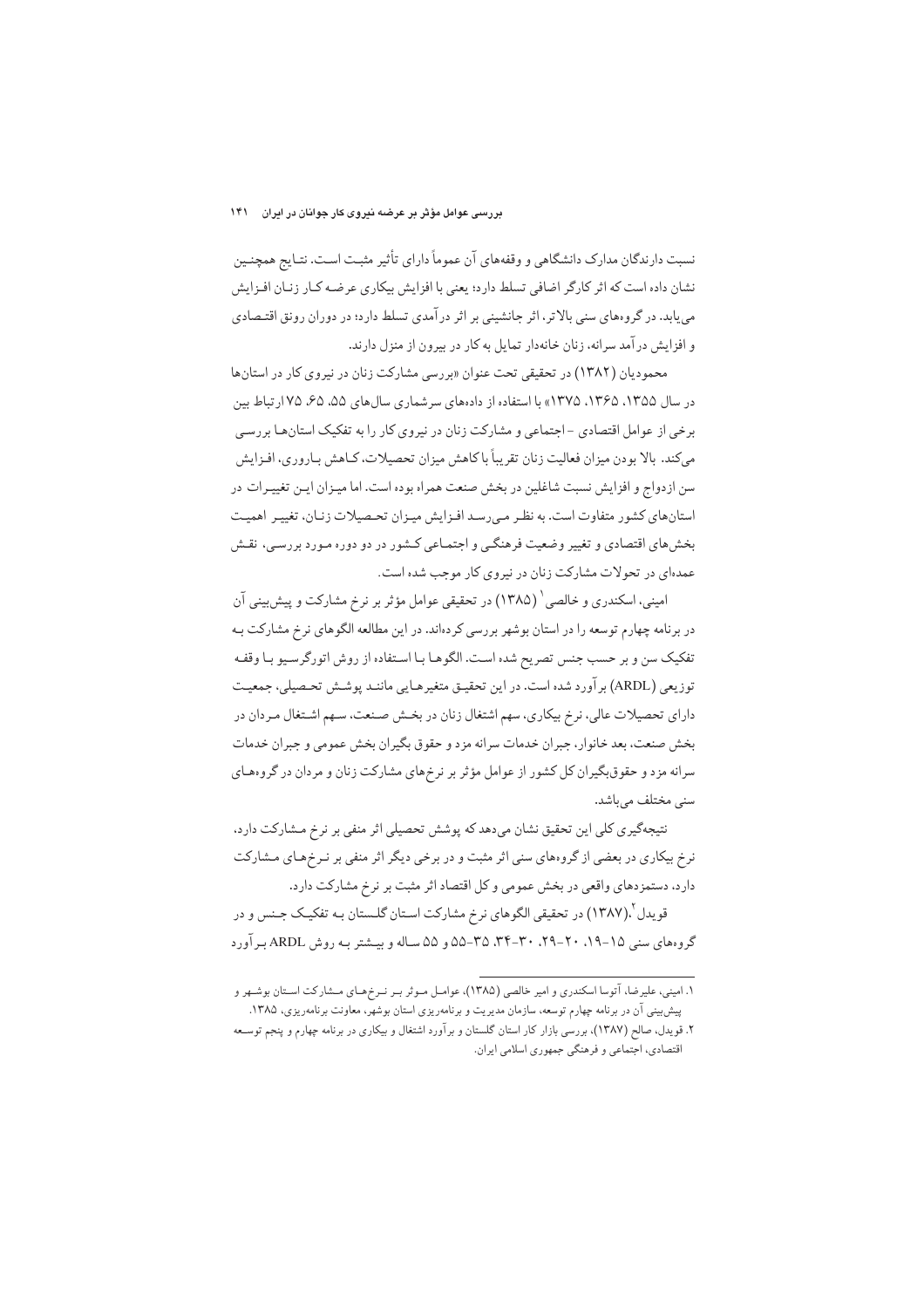#### ۱۴۲ - صالح قویدل و فاطمه بهاری

نموده است. دوره زمانی مورد استفاده ۱۳۵۵–۱۳۸۳ بوده و متغیرهای مؤثر بـر عرضـه نیـروی کـار شامل یوشش تحصیلی، نسبت دانش آموختگان دانشگاهی، نرخ بیکاری، سهم اشتغال در بخش هـای اقتـصادي، بعـبد خـبانوار، شـباخص قيمـت مـصرفِ كننـبده، دسـتمز دهاي واقعـبي بخـيش عمـومي، شاخص دستمزدهاي واقعي كارگران ساختماني، توليد ناخالص داخلي به قيمت ثابت مي باشند. نتايج نشان میدهد که پوشش تحصیلی زنان و مردان مهمترین عامل کاهش نرخ مشارکت در گروه سنبی ۱۵-۱۹سال است و نسبت فارغ|لتحصیلان زن عامل فشار عرضه در تمام گـروههـای سـنی بـه جـز ۱۵-۱۹ است و دستمزد واقعی عامل تقویت عرضه نیروی کار مردان در سن ۳۰-۳۴ می باشد.

فرجادي ( (١٣٧٨) الگوي نرخ مشاركت مر دان و زنان در اقتصاد ايران را به تفكيك گروههاي سنی بر آورد کرده است. در الگوی مذکور یوشش تحصیلی، درصد افـراد دارای تحـصیلات عـالی، توليد ناخالص داخلي، دستمزد واقعي، شاخص قيمت مصر فكننده، سرانه هزينههاي تأمين اجتمـاعي و سهم شاغلان بخشهای اقتصادی به عنوان متغیرهای توضیحی مورد استفاده قرار گرفته است.

کلاورن و قیسل ۲۰۱۰) در تحقیقی تحت عنوان «عرضه نیروی کار و هزینه بچه: نظریههـا و کاربرها» با استفاده از دادهای عرضه نیروی کار خانوار و لحاظ نمودن هزینه بچه به عنوان یک<sub>می</sub> از متغیرهای تأثیرگذار بر عرضه نیروی کار تابع عرضه نیروی کاربرای خانوارهای بلژیکی آلمانی زبان بر آورد نمودهاند. نتایج نشان می دهد که عرضه نیروی کار به شدت به قیمت خـدمات نگهـداری بچـه ارتباط دارد اما از اثر دستمزد بازاری کمتر است.

لیزا پروس ۱٫۳ (۲۰۰۹) در تحقیقی تحت عنوان «بر آورد عرضه نیروی کار: یک مدل سـاختاری از رفتار تخصیص زمان» یک مدل تخصیص زمان بین فعالیتهای بازاری و غیربازاری برای مردان و زنان مجرد و متأهل به صورت جداگانه بررسی نموده است. برای ایـن منظـور از یـک نمونـه سـال ۲۰۰۰ در کشور انگلستان استفاده شده است. اثر دستمزد بـرای مـردان و زنـان مثبـت بـوده اسـت و برای متأهلین بیشتر از مجردان است. نتیجه دیگر اینکه با حضور بچه زمان صـرفشـده بـرای تولیـد محصولات خانگی (خانهداری و فرزندداری)برای زنان بیشتر از مردان افـزایش مـی یابـد. همچنـین وجود بچه باعث افزایش ساعت کاری مردان نسبت به زنان در بازار کارمیشود.

تاندا ٔ (۱۹۹۴)، به بررسی روند تغییرات و عوامل مؤثر بـر نـرخ مـشارکت نیـروی کـار زنـان می پردازد. وی در این مطالعه نرخ مشارکت نیروی کار زنان را به همـراه نـرخ بـاروری آنهـا مـورد مطالعه قرار میدهد. وی مطرح میکند که در کشورهای صنعتی یک رابطه منفی بین نـرخ مـشارکت

١. همان مأخذ شما, ه ٢

<sup>2.</sup> Chris Van Klaveren and Joris Ghysel<br>3. Victoria Liza Prowse<br>4. Tanda (1994)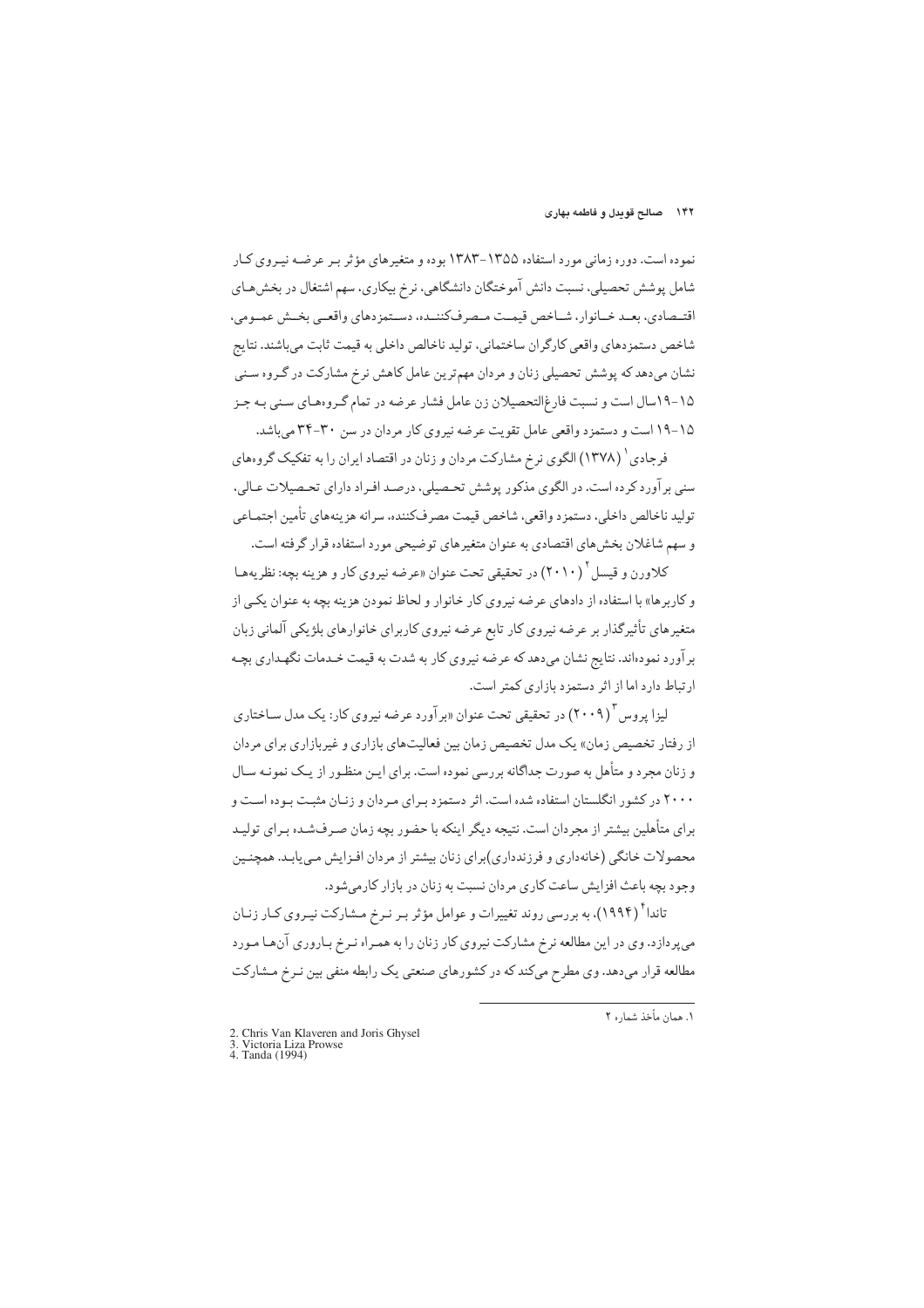## بررسی عوامل مؤثر بر عرضه نیروی کار جوانان در ایران مع

و نرخ باروری مشاهده میشود. وی با استفاده از اطلاعات ۱۹ کشور OECD الگوی نرخ مشارکت نیروی کار زنان را به صورت زیر مطرح میکند.

 $Log[p/(1-p)] =$ 

f (WMWF.UF.UM. Istrsec. IstrunivGporA. Nuzi popurbDurmatrDivon

که در آن p نرخ مشارکت نیروی کار زنان میباشد که البته به صورت لجستیک در نظـر گرفتـه است. این روش به وسیله تایل ارائه گردیده است. البته برای تصحیح واریانس ناهمسانی، متغیرهای توضیحی در {(p/(1-p) ضرب شدهاند. نرخ مشارکت نیروی کار زنان، تـابعی اسـت از نـسبت دستمزد ساعتی زنان به مردان (WMWF)، نرخ بیکاری زنان (UF)، نرخ بیکاری مردان (UM)، نرخ آمـوزش بـراي مقطـع متوسـطه (Istrsec)، نـرخ آمـوزش بـراي دانـشگاه (Istruniv)، نـرخ ازدواج (Nuzi)، نسبت جمعیت چهار ساله و کمتر به کل جمعیت (Gpop4)، نسبت جمعیت شـهری بـه کـل جمعیت (popurb). میانه دوره ازدواج قبل از طلاق (Durmatr) و نرخ طلاق (Divor) است.

نتایج نشان میدهد که متغیرهای نسبت دستمزد ساعتی زنان به مردان، نـرخ بیکـاری زنـان، نـسبت جمعیت چهار ساله و کمتر به کل جمعیت، نرخ ازدواج و میانـه دوره ازدواج قبـل از طـلاق تـأثیر منفـي بـر نرخ مشارکت زنان دارند و بقیه متغیرها تأثیر مثبتی بر نرخ مشارکت نیروی کار خواهند داشت.

آل هورست <sup>۱</sup> (۱۹۹۶)، به بررسی نرخ مشارکت نیروی کار در مردان و زنان در دوازده کـشور عضو اتحادیه اروپایی پر داخته و الگوی نرخ مشارکت نیروی کار را به صورت زیر مطرح میکند.  $P = (UNEMPL POPO24, POP2544, SERVICWAGE, EDUCATION$ 

که در آن P نرخ مشارکت نیروی کار تابعی از متغیرهای نرخ بیکاری (UNEMPL)، درصد جمعيت زير ٢۵ سال (POPO24)، درصد جمعيت ٢۵ تــا ۴۴ سـاله (POP2544)، سـهم اشـتغال در بخـش خـدمات (SERVIC)، متوسـط دسـتمزد سـاعتي (WAGE) و پيــشرفت تحـصيلي جمعيـت بزرگسالان در سنین کار (EDUCATION) است. بر اساس بر آوردهای اقتصادسنجی ضریب متغیـر نرخ بیکاری منفی است که موافق با انتظارات نظری است. همچنین بخش خدمات منبع مسلط رشـد اشتغال در طی دهه گذشته بوده است. سهم شاغلین این بخش به عنوان متغیر مستقل مـورد اسـتفاده قرار گرفته که انتظار میرود دارای علامت مثبت باشد. ضریب متغیر تحصیلات مثبت و معنـیدار است .همچنین ضریب متغیر دستمزد ساعتی مثبت و از نظر آماری معنی دار است.

جفری ٔ (۱۹۹۶)، الگوی یو پای بازار کار را که شامل سه معادله عرضه و تقاضای نیروی کار و دستمزد می باشد، در اقتصاد اسپانیا بررسی کرده است. عرضه نیروی کار تابعی از متغیرهای بیکاری جاري و با وقفه آن، دستمزد جاري و با وقفه آن، عرضه نيروي كار با وقفه و ساير متغيرهـاي برونـزا

<sup>1.</sup> Elhorst (1996) 2. Jeffry  $(1996)$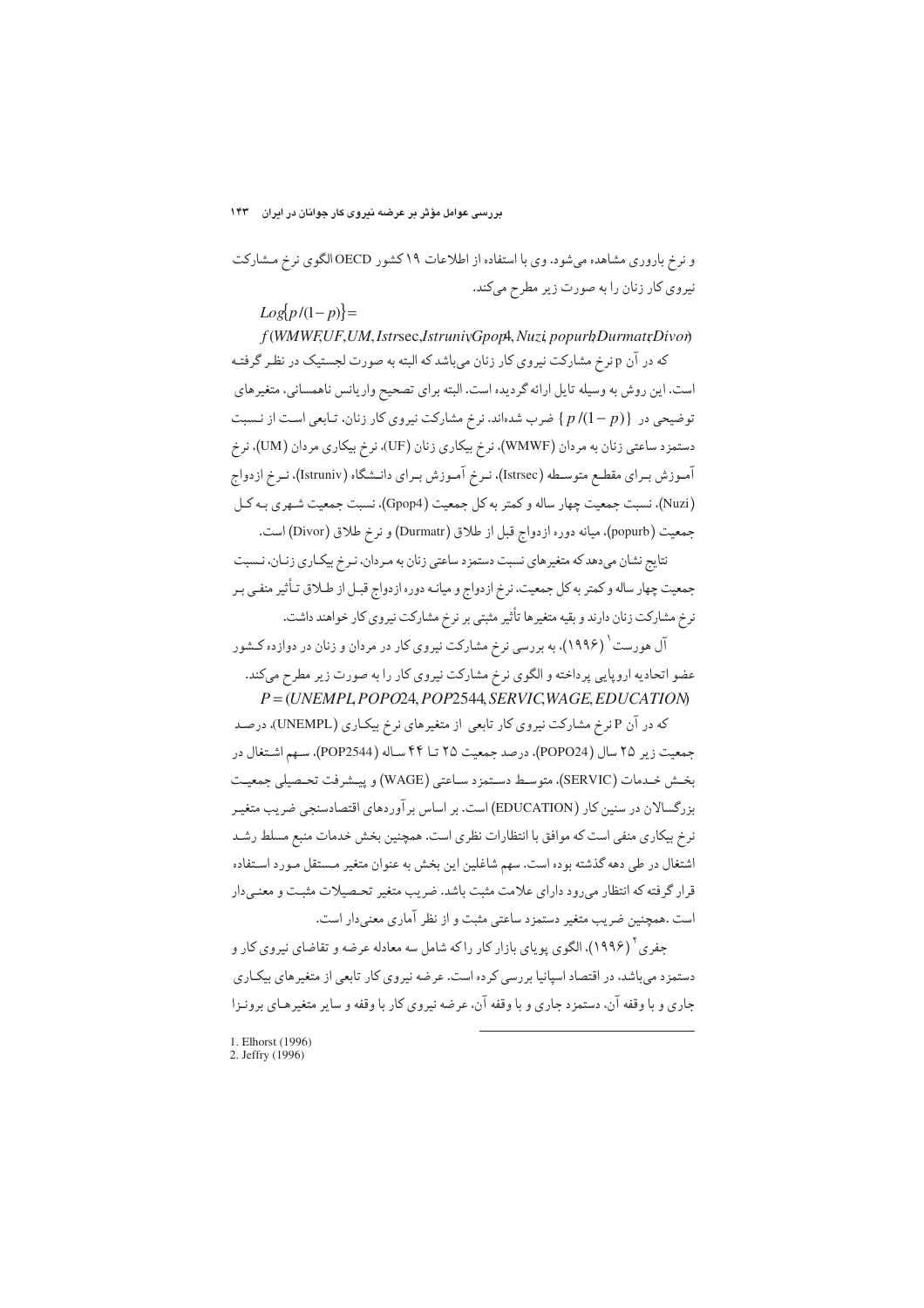در نظر گرفته شده است. نتایج تجربی این مطالعه نشان میدهد که در معادله نیروی کار، رابطه مثبت و معنیداری بین دستمزد واقعی و جمعیت در سن کـار مـشاهده مـیگـردد. رابطـه بیمـههـای از کـار افتادگی با نیروی کار منفی است. برآورد مدل تصحیح خطای مربوط به عرضه نیروی کار نیـز مبـین آن است که رشد دستمزد اثر مثبت و معنىدارى برعرضه نيروي کار دارد. ضريب دو متغير سياسـتي نیز مورد انتظار بوده است به طوری که با افزایش بیمههای از کارافتادگی، عرضه نیروی کار کاهش و با رشد نسبت جایگزینی، عرضه نیروی کار افزایش یافته است. نتایج دیگر حاکی است کـه سـاختار بازار نیروی کار نقش بسیار مهمی در تعادل بلندمدت اشتغال، عرضه نیروی کار و دستمزد دارد.

هکمــن و مکــاردی ` (۱۹۸۰)، مـدل دوران زنــدگی بــازار کــار زنــان را بر رســی کــرده انــد. در الگوسازی این مطالعه از تصمیمگیری خانوارها برای عرضه نیروی کار استفاده شده است کـه در آن تابع مطلوبيت نقش اساسي دارد. در اين الگو سرمايه اوليه و نرخ سود آن و نرخ تـرجيح زمـاني اثـر منفی بر عرضه نیروی کار و سطح دستمزد تأثیر مثبت بر آن دارد.

## ٢- معرفي مدل و بر آورد

با توجه به مباني نظري كه در بخش قبل آمده است، مدل كلبي نـرخ مـشاركت تجربـي و قابـل برآورد برای عرضه نیروی کار جوانان به صورت زیر میباشد.

## $NM = f(PT, GR, MR, GDPP, PWAGE MWAGB)$

متغیرها بر اساس مباحث نظری و مطالعات تجربی و ساختار بـازار كـار ايـران انتخـاب شـدهانـد. توابع نرخ مشارکت نیروی کار به تفکیک زنان و مردان در گروههای سنی ۱۵-۱۹، ۲۰-۲۴، ۲۵-۲۹ سال و با استفاده از دادههای جمعآوری شده از منابع رسمی نظیر بانک مرکـزی و مرکـز آمـار ایـران برآورد خواهد شد. مجموعه متغیرهای وارد شده در الگوهای مختلف شـامل نـرخ مـشارکت زنـان و مردان برای گروههای سنی مختلف به عنوان متغیر وابسته (NM) و بقیه متغیرها، به عنوان متغیرهای توضیحی در این مدل میباشند.

NM: نرخ مشاركت يا نرخ فعاليت از تقسيم تعداد جمعيت فعال (مجموع شـاغل و بيكـار) در یک گروه سنی به کل جمعیت همان گروه سنی ضرب در ۱۰۰ بـه دسـت مـی آیـد. بـه عنـوان متغیـر وابسته در تمامی گروهها استفاده شده است. این متغیر در سال هیای ۱۳۸۵، ۱۳۷۵، ۱۳۶۵، ۱۳۵۵ از نتایج سرشماری عمومی نفوس و مسکن کل کشور أخذ شده است و در بین ایـن سـالهـا از طـرح آمارگیری از ویژگیهای اشتغال و بیکاری خانوار و طرح آمارگیری نیـروی کـار کـه در مرکـز آمـار ابران موجود است استفاده شده است.

1. Heckman & Macurdy (1980)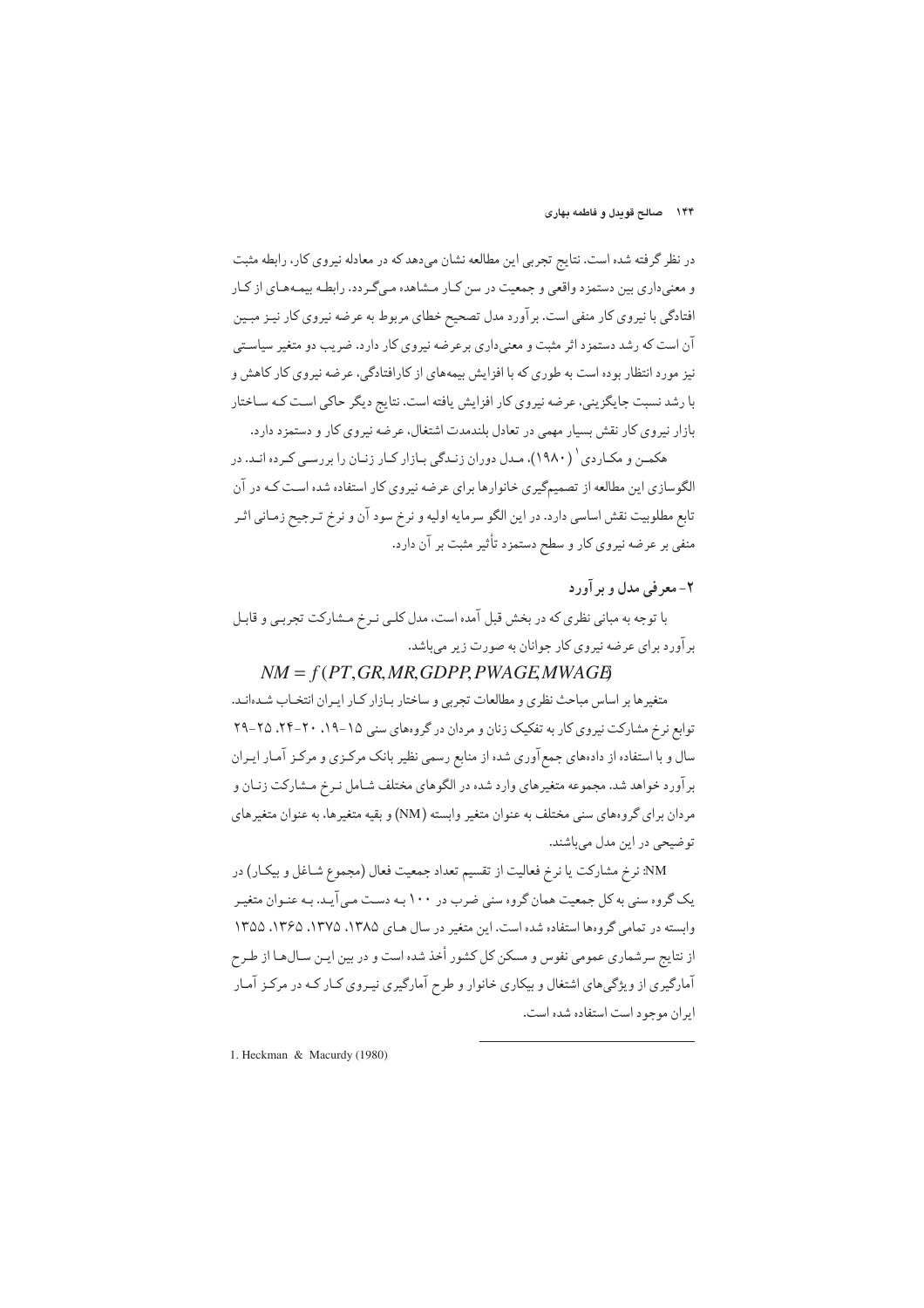PT: متغیر پوشش تحصیلی است که برای گروه سنی (۱۹−۱۵) سال محاسبه شده است. به این منظور تعداد دانش آموزان دختر و پسر مقطع دبیرستان بر کل جمعیت دختران و پـسران ایـن گـروه سنی تقسیم شده است. انتظار داریم که متغیر ذکر شده رابطه عکس با نرخ مـشارکت نیـروی کـار در سن (۱۹-۱۵) سال داشته باشد. زیرا افزایش پوشش تحصیلی باعث کاهش مشارکت در بـازار کـار خواهد شد. دادههای این متغیر از نتایج سرشماری عمومی نفوس و مسکن کل کشور أخذ شده است.

GR: نسبت فارغ تحصيلان عالي از تقسيم تعداد دانش آموختگان مقاطع تحصيلي فوق ديـيلم و لیسانس به کل جمعیت در گروه سنی ۲۰-۲۴ سال و نیز تعداد دانش آموختگان دورههای تکمیلی بر کل جمعیت گروه سنی ۲۵-۲۹ ساله به دست می آید. این نسبت به تفکیـک بـرای زنـان و مـردان محاسبه شده است. انتظار داریم که متغیر نسبت دانش آموختگان دانشگاهی رابطه مثبت و مستقیمی با متغیر وابسته (نرخ مشارکت) داشته باشد، زیـرا اصـولاً افـرادي کـه تحـصیلکرده هـستند بـه دلیـل ارتقای سرمایه انسانی و اجتماعی انگیزه بیشتری برای حضور در بازار کار پیدا میکنند.

MR: نشاندهنده وضعیت تأهل و از تقسیم تعداد متأهلین هر گروه سنی به تفکیـک زن و مـرد به تعداد زنان و مردان همان گروه سنی به دست آمده است. دادههای این متغیـر از نتـایج سرشـماری عمومی نفوس و مسکن کل کشور أخذ شده است ودر بین سالهای سرشـماری بـه روش نـرخ رشـد مرکب بر آورد شده است.

GDPP. این متغیر که همان تولید ناخالص داخلی است، نشاندهنده اثیرات در آمید غیبر کیاری روی نرخ مشاركت بازار كار است. به عبارت ديگر انتظار مى رود با افـزايش توليـد ناخـالص داخلـى، مـشاركت افراد در بازار کار کاهش پابد. البته افزایش در آمد سرانه از طریق اثر جانــشینی مـی توانـد موجـب افـزایش نرخ مشارکت نیروی کار شود. اطلاعات این متغیر از حسابهای ملی بانک مرکزی گرفته شده است.

MWAGE: انتظار می رود که متغیر حداقل دستمزد اثر مثبت بـر نـرخ مـشارکت نیـروی کـار افراد در سن ۱۵–۱۹ سال که در بدو ورود به بازار کارهستند داشته باشـد چـراکـه آن هـا بـه دليـل نداشتن دانش تخصصي و همچنين عدم مهارت و تجربه كاري با حداقل دستمز د واقعي راضي بوده و نیروی کار خود را در بازار عرضه میکنند. اطلاعات متغیر مذکور از بانک مرکزی أخذ شده است.

PWAGE: جبران خدمات بخش عمومي ميباشد كه دادههاي آن از بانك مركزي أخذ شـده است. انتظار میرود که با افزایش میزان دستمزد، میزان مشارکت در بازار کار نیز افـزایش یابـد. اطلاعات مذکور بر اساس سال های سرشماری و با استفاده از روش درون یابی سری زمانی ۱۳۵۰–۱۳۸۵ جمع آوري شده است.

برای اجتناب از برآورد رگرسیون کاذب از روش انگل گرنجر در برآورد مدل استفاده میشود. در این روش ابتدا رگرسیونی به روش حداقل مربعات معمولی بـر آورد مـی شـو د و جمـلات خطـای آن را بـه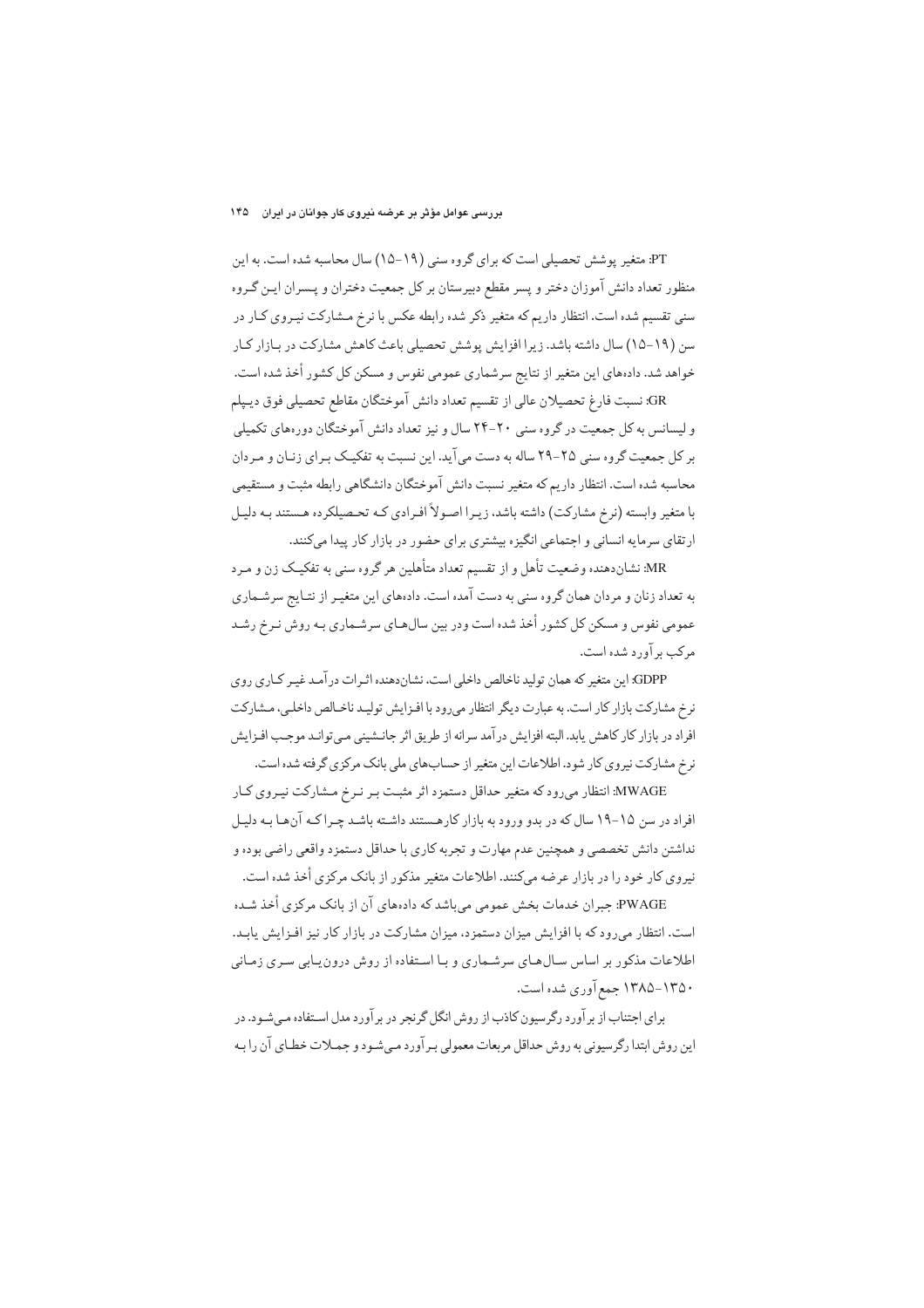## ۱۴۶ صالح قویدل و فاطمه بهاری

دست میآوریم سپس به روش دیکی فولر (DF) پایایی جملات خطا را آزمون میکنیم اگر جمـلات خطـا پایا باشند آنگاه نتیجه خواهیم گرفت همه متغیرهای مورد بحث همجمعند. مفهوم هـمجمعـي تـداعيكننـده وجود یک رابطه تعادل بلندمدت است که سیستم اقتصادی در طول زمان به سمت آن حرکت می کند.

| مدل ها                                                                  | مدل ۱                                                                           | مدل ۲                                                                                                       | مدل ۳                                                          | مدل ۴                                                          | مدل ۵                                                             | مدل ۶                                                                     |
|-------------------------------------------------------------------------|---------------------------------------------------------------------------------|-------------------------------------------------------------------------------------------------------------|----------------------------------------------------------------|----------------------------------------------------------------|-------------------------------------------------------------------|---------------------------------------------------------------------------|
| امردان ( ۱۹–۱۵ ) امتغیرهای مستقل                                        |                                                                                 |                                                                                                             |                                                                | مردان ( ٢٩–٢٥ ) [زنان ( ٢۴–٢٠ ) [مردان( ٢۴–٢٠) [زنان ( ١٩–١٥ ) |                                                                   | زنان ( ۲۹–۲۵ )                                                            |
| پوشش تحصیلی ( PT )                                                      | $-\cdot/\cdot\cdot$ YA $\circ$ **<br>$(\cdot/\cdot\cdot\mathsf{r}\mathsf{191})$ | $- \cdot / \cdot \setminus \cdot$ ***<br>$(\cdot/\cdot\cdot$ ( $\uparrow\uparrow\uparrow\uparrow\uparrow$ ) |                                                                |                                                                |                                                                   |                                                                           |
| حداقل دستمزد واقعي (Mwage)                                              | $\cdot/\cdot\cdot\cdot$ Y9A **<br>$(\cdot/\cdots$ ۳۳۸)                          | $9/09e^{-10}$ ***<br>$\gamma/\cdot \tau_{\rm e}$ $^{-10}$                                                   |                                                                |                                                                |                                                                   |                                                                           |
| نرخ مشارکت نیروی کار با یک<br>دوره وقفه زمان <sub>ی</sub> ((NM1519 )    | 1/۶۸۲***<br>$(\cdot/\text{1rd})$                                                | $1/f1***$<br>(110)                                                                                          |                                                                |                                                                |                                                                   |                                                                           |
| نرخ مشارکت نیروی کار با دو<br>دوره وقفه زمانی ((NM1519(-2               | $ \cdot$ /Y ***<br>$(\cdot / \mathcal{N} \setminus \mathcal{O})$                | $- \cdot / \Delta \cdot Y$ ***<br>$(\cdot/\wedge\cdot\mathcal{A})$                                          |                                                                |                                                                |                                                                   |                                                                           |
| توليد ناخالص داخلي سرانه<br>(GDPP)                                      | $1/F\Delta\Lambda *$<br>$(\cdot / \forall \tau) \tau$                           | $- \cdot 760$ ۴*<br>$(\cdot$ /۳۵۲)                                                                          | $Y/FY9$ ***<br>$(\cdot/\Delta V)$                              | $\cdot$ /9 $\cdot$ $\circ$ $\cdot$<br>$(\cdot/\mathsf{r})$     | $\cdot$ / $540**$<br>$(\cdot$ /۲۴۶)                               | $1/\Delta 1$ **<br>$(\cdot$ /Y۳۶)                                         |
| دستمزد واقعي عمومي (Pwage)                                              |                                                                                 |                                                                                                             |                                                                | $7/70e^{-7}$<br>$8/10e^{-8}$                                   | $\sqrt{\Upsilon} e^{-7}$ **<br>$\lambda$ /۴۲ $e^{-8}$             | $7/\Delta\Delta e^{-7}$<br>$\Delta$ /۲۳ $e^{-8}$                          |
| نسبت دانش أموختگان<br>دانشگاهی (GR20)                                   |                                                                                 |                                                                                                             | $\cdot$ /۲۷۳ **<br>$(\cdot/\lambda\tau)$                       | $\cdot / \cdot \lambda$ ۶ *<br>$(\cdot/\cdot$ ۴۲)              |                                                                   |                                                                           |
| وضعيت تأهل (MR20)                                                       |                                                                                 |                                                                                                             | $\cdot$ /۳۹ ***<br>$( \cdot / \cdot 959)$                      | ۰/۰۰۰۵۰۶**<br>$(\cdot/\cdots$ ۱۴۱)                             |                                                                   |                                                                           |
| نرخ مشاركت نيروي كار با يك<br>دوره وقفه زماني ((NM2024(-1)              |                                                                                 |                                                                                                             | $1/\lambda\lambda$ ***<br>$(\cdot / \vee \vee \wedge)$         | $\sqrt{\cdot \mathsf{TV}}$ ***<br>$(\cdot/\cdot$ fra)          |                                                                   |                                                                           |
| نرخ مشارکت نیروی کار با دو<br>دوره وقفه زمان <sub>ی</sub> ((NM2024(-2 ) |                                                                                 |                                                                                                             | $- \cdot / \Delta \Delta Y$ ***<br>$(119\lambda)$              |                                                                | $---$                                                             |                                                                           |
| نسبت دانش آموختگان<br>دانشگاهی (GR25)                                   |                                                                                 |                                                                                                             |                                                                | $- - -$                                                        | $\cdot$ /۴۲۶ *<br>$(\cdot/\tau\tau)$                              | $\cdot$ / $\cdot$ \ \ **<br>$(\cdot/\cdot\cdot$ ۴۳۶)                      |
| وضعيت تأهل (MR25)                                                       |                                                                                 |                                                                                                             |                                                                |                                                                | $. / .94$ ***<br>$(\cdot/\cdot$ ۳۰۴)                              | $-\cdot$ / $\cdot\cdot\cdot\tau$ / ***<br>$(\cdot/\cdots\wedge\cdot\tau)$ |
| نرخ مشارکت نیروی کار با یک<br>دوره وقفه زماني ((NM2529(-1)              |                                                                                 |                                                                                                             |                                                                |                                                                | <b>1/YFA</b> ***<br>$(\cdot/\N)$                                  | $\cdot$ /974 ***<br>$(\cdot/\cdot\mathsf{r}\wedge\mathsf{o})$             |
| نرخ مشارکت نیروی کار با دو<br>دوره وقفه زمان <sub>ی</sub> ((NM2529(-2   |                                                                                 |                                                                                                             |                                                                |                                                                | $-$ + / $Y$ $9$ ***<br>$(\cdot/\backslash \texttt{r}_\texttt{0})$ |                                                                           |
| ضرايب ثابت ( C)                                                         | ---                                                                             | $\cdot/\cdot\cdot\lambda\Delta^{***}$<br>$(\cdot/\cdot\cdot\vee)$                                           | $\cdot / \sqrt{1 + \cdots}$<br>$(\cdot/\cdot\mathsf{r}\wedge)$ | $\cdot / \cdot \text{YAF}$ ***<br>$(\cdot/\cdot\cdot\vee\tau)$ | $---$                                                             | $\cdot / \cdot$ rqv ***<br>$(\cdot/\cdot\setminus\cdot\mathfrak{q})$      |
| $\overline{R}^2$                                                        | ۹۹.۰                                                                            | ۹۹، ۰                                                                                                       | ٬۹۹                                                            | .99                                                            | ۹۹.۰                                                              | ٬۹۹                                                                       |
| دوره زماني                                                              | ۵۰-۸۵                                                                           | ۵۴-۸۳                                                                                                       | 54-15                                                          | ۸۵–۸۵                                                          | 54-15                                                             | $\Delta - \Lambda \Delta$                                                 |
|                                                                         |                                                                                 |                                                                                                             |                                                                |                                                                |                                                                   |                                                                           |

جدول (۱): الگوهای بر آوردی برای نرخ مشارکت جوانان به تفکیک جنس و گروههای سنی

.<br>در \* سطح ۱۰ درصد معنىدار است. \*\* در سطح ۵ درصد معنىدار است. \*\*\* در سطح ۱ درصد معنىدار است (اعداد داخل پرانتز نشاندهنده انحراف معیار ضرایب میباشند).

از آنجا که عوامل مؤثر بر عرضه نیروی کار مردان و زنان برای گروههای سنی مختلف متفاوت از هم میباشد لذا الگوی تجربی به تفکیک گروههای سـنی ۱۵–۱۹ سـال. ۲۰–۲۴ سـال و ۲۵–۲۹ سال به تفکیک زن و مرد بر آورد گردید (جدول۱). متغیرهای مورد کاربرد در این قسمت شامل نرخ مشارکت در هر گروه سنی به عنوان متغیر وابسته و تولید ناخـالص داخلـی سـرانه، شـاخص دسـتمزد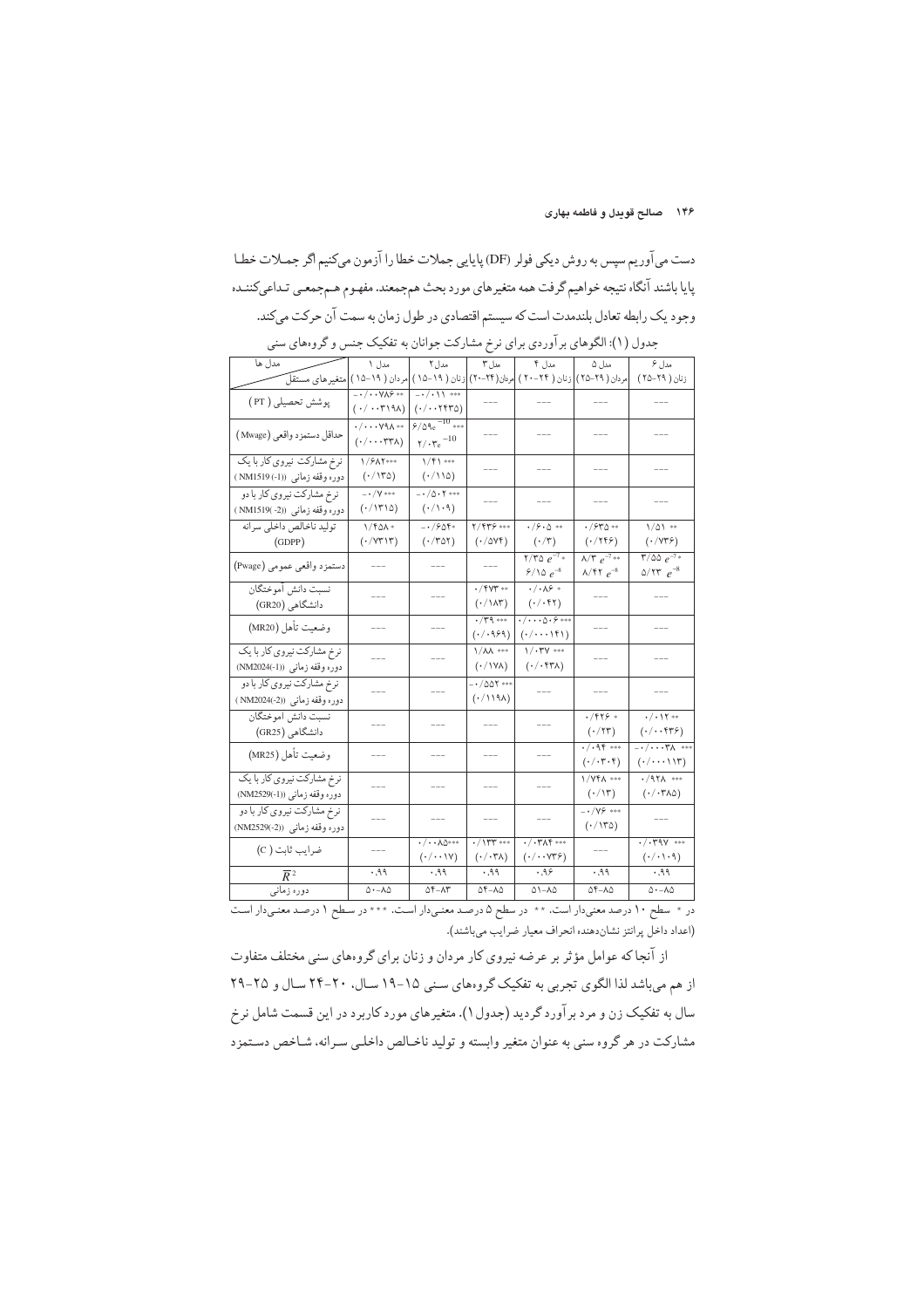بخش عمومی، شاخص حداقل دستمزد، وضعیت تأهل، یوشش تحـصیلی بـرای گـروه سـنی ۱۵–۱۹ سال، نسبت دانش آموختگان دانشگاهی برای گروههای سنبی ۲۰-۲۴ سال و ۲۵-۲۹ سال، بـه عنوان متغیرهای توضیحی در الگوهای بر آوردی لحاظ شدهاند. شش الگو برای گروههای سنی مزبور با استفاده از دادههای دوره زمانی ۱۳۵۰–۱۳۸۵ با استفاده از روش حداقل مربعات معمـولی مبتنـی بر روش انگل -گرنجر (۱۹۸۷) برآورد گردید و بر این اساس رابطه بلندمـدت بـین متغیرهـای هـر کدام از الگوها بر آورد شده است. در ضمن مبنای تـصمیمگیـری درخـصوص معنـی،داری ضـرایب را سطح ۹۰درصد به بالا درنظر گرفته شده است.

با توجه به برآوردهای صورت گرفته مهمترین متغیر اثرگذار در الگـوی نـرخ مـشارکت مـردان ۱۵–۱۹ سال، تولید ناخالص داخلی سرانه است. ضمن اینکه حداقل دستمز د کمترین تأثیر را بیر عرضیه نییروی کیار این گروه سنی دارد. در الگوی برآورد شده برای زنان همین گروه سنی تولید ناخـالص داخلـی سـرانه هنـوز بیشترین تأثیر را دارد لیکن نکته قابل تأمل این است که در مورد زنان دارای علامت منفی است. چراکه بـا افزایش تولید سرانه معیشت خانوار بهبود می پابد و زنان خانوار کمتر در بازار کـار مـشارکت مـه کننـد. در خصوص یوشش تحصیلی علامت این متغیر برای هر دو گروه یکسان و منفی است.

در خصوص شاخص حداقل دستمزد علامت به دست آمده برای هر دو گروه یکسان میباشد و برای زنان و برای مردان تقریباً صفر است. با توجه به تخمینهای صورت گرفتـه بـرای مـردان گـروه سنی ۲۰-۲۴ سال ملاحظه می شود متغیر تولید ناخالص داخلی سرانه بیشترین تأثیر را در بین سـایر متغیرهای الگو دارد ضمن اینکه متغیر نسبت دانش آموختگــان دانــشگاهی در هـر دو گــروه زنــان و مردان ۲۰-۲۴ ساله دارای اثرات مثبت معناداری روی نرخ مشارکت این گروه سنی است. اثر تولید ناخالص داخلی واقعی سرانه برای این گروه از مردان به مراتب بـزرگتـر از دو گـروه سـنی ۱۵-۱۹ سال و ۲۵-۲۹ سال است.

براي زنان همين گروه سني ملاحظه مي شود باز هم متغير توليد سرانه واقعي بيشترين تـأثير را دارد لیکن در مقایسه با مردان همین گروه سنی، مقدار ضریب بسیار کوچـکتـر اسـت. مطـابق نظـر کلارک و آنکر (۱۹۹۰) ملاحظه میشود که برای همه گروههای سنی زن و مرد به جز زنان ۱۵–۱۹ ساله افزایش در آمد سرانه از طریق اثر جانشینی موجب افزایش نرخ مشارکت نیروی کار میگردد.

متغیر وضعیت تأهل، ضمن اینکه اثر مثبت معنادار روی نرِخ مشارکت دارد، کمتـرین تـأثیر را در بین متغیرها برای گروه مردان ۲۰-۲۴ دارد . در خصوص متغیـر میـانگین دسـتمزد بـرای مـردان ۲۰-۲۴ ملاحظه میشود این متغیر اثر معناداری روی نرخ مشارکت ندارد ولبی بـرای زنـان همـین گروه سنی متغیر میانگین دستمزد اگر چه مقدار ضریب آن بسیار کوچک است ولـی حـاکی از تـأثیر مثبت روي نرخ مشاركت دارد.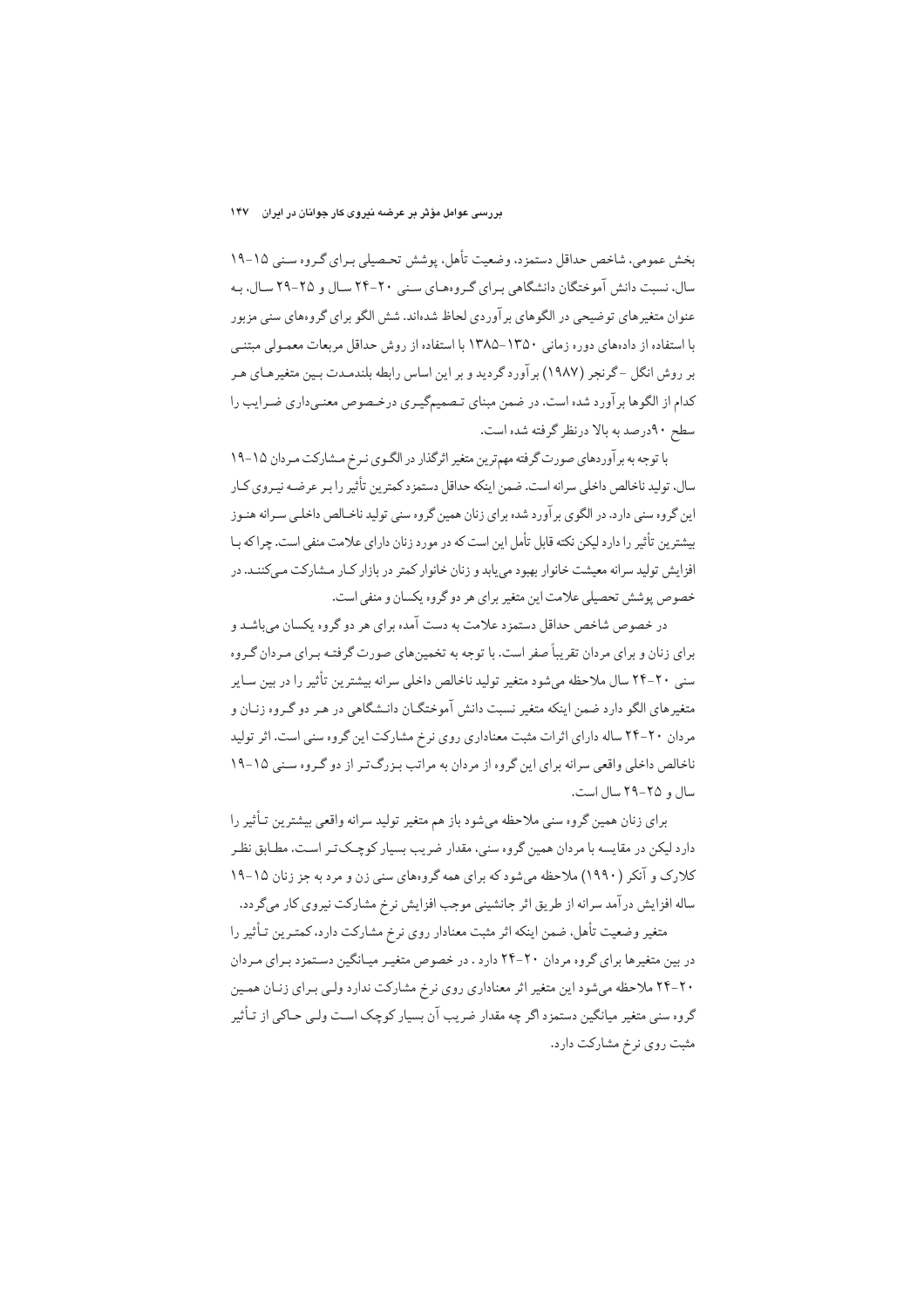در گروه سنی ۲۵-۲۹ ساله ضریب متغیر نسبت دانش آموختگان دانشگاهی مردان نـسبت بـه زنان بيشتر است.

براساس تخمین های صورت گرفته ملاحظه می شـود متغیـر تولیـد ناخـالص داخلـی در بـین سـایر متغیرها بیشترین تأثیر را روی نرخ مشارکت مردان این گروه سنی دارد ضمن اینکه دستمزد کمترین اثـر را دارد و مقدار ضريب آن بسيار كوچك است. وضـعيت تأهـل و نـسبت دانـش آموختگـان دانـشگاهي نيـز اثرات مثبت روی نرخ مشارکت این گروه سنی دارند. در مورد زنان این گروه سنی، متغییر تولیید ناخالیصی داخلی اثر کمتری دارد. میانگین دستمزد نیز اثر بسیار کوچکی ولبی مثبت و معنـادار روی نـرخ مـشارکت دارد. وضعيت فارغ التحصيلي نيز اثر مثبت و معنى دار دارد، ليكن متغيـر وضـعيت تأهـل بـراي زنــان ايـن گروه سنی دارای علامت منفی است کـه نــشان مـی دهـد زنــان ایــن گــروه ســنی فرزنـد داری و فراغـت را حايگز بن كار نموده و با متأهل شدن آن هاكمتر وارد عرضه بازار كار خواهند شد.

## نتيجەگير ي

هدف از تحقیق حاضر شناسایی عوامل مؤثر بر عرضه نیـروی کـار جوانـان بـه تفکیـک سـن و جنس می باشد.پرسش اصلی در این تحقیـق ایـن اسـت کـه اثـر متغیرهـای دسـتمزد ،در آمـد سـرانه ،وضعیت تحصیلات ، متأهل بودن و مجرد بودن بر عرضه نیروی کار در بین گروه های سـنی جـوان مختلف مرد وزن چه تفاوتي با هم دارند ؟خلاصه نتايجي كه از برآورد مـدلهـاي اقتـصادسـنجي بـا استفاده از دادههای سری زمانی از سه گروه سنی جوان به دست آمد به شرح جدول زیر است:

| زن۲۵–۲۹                              | مرد ۲۵-۲۹                            | زن ۲۰-۲۴                             | $Yf - Y \cdot 3$ مرد                 | $19 - 10$ :    | $19 - 104$                     |
|--------------------------------------|--------------------------------------|--------------------------------------|--------------------------------------|----------------|--------------------------------|
| نسبت دانش<br>آموختگان<br>دانشگاهي(+) | نسبت دانش<br>آموختگان<br>دانشگاهي(+) | نسبت دانش<br>آموختگان<br>دانشگاهی(+) | نسبت دانش<br>آموختگان<br>دانشگاهي(+) |                | پوشش تحصيلي(-)  پوشش تحصيلي(-) |
| توليد سرانه(+)                       | توليد سرانه(+)                       | توليد سرانه(+)                       | توليد سرانه(+)                       | توليد سرانه(-) | توليد سرانه(+)                 |
| تأهل( –)                             | تأهل(+)                              | تأهل(+)                              | تأهل(+)                              |                |                                |

جدول ۲: نتیجهگیری نهایی

نتایج نشان میدهد که مهمترین عامل تأثیرگذار بر عرضه نیروی کار در هر شش گروه سنی، تولید ناخالص داخلی سرانه است اما نتایجی که در هر گروه سنی میتوان بـه آن توجـه کـرد، عبـارت اسـت از اینکه در گروه ۱۵-۱۹ سال، متغیر دستمزد کمترین اثر را دارد زیرا افراد این گروه سنی به دلیل نداشـتن مهارت و تجربه کاری و یا نداشتن تحصیلات کافی، حاضر به پذیرفتن هر دستمزدی در شغل پیشنهادی میباشند. نکته دیگر اینکه، تولید ناخالص داخلی سرانه برای زنان این گروه منفی میباشد چـراکـه بـا افزایش تولید سرانه معیشت خانوار بهبود می بابد و زنان خانوار کمتر در بازار کـار مـشارکت مـی)کننـد. نکته دیگر اینکه، ضریب متغیر پوشش تحصیلی برای زنان این گروه بیـشتر از مـردان اسـت و زنـان بـه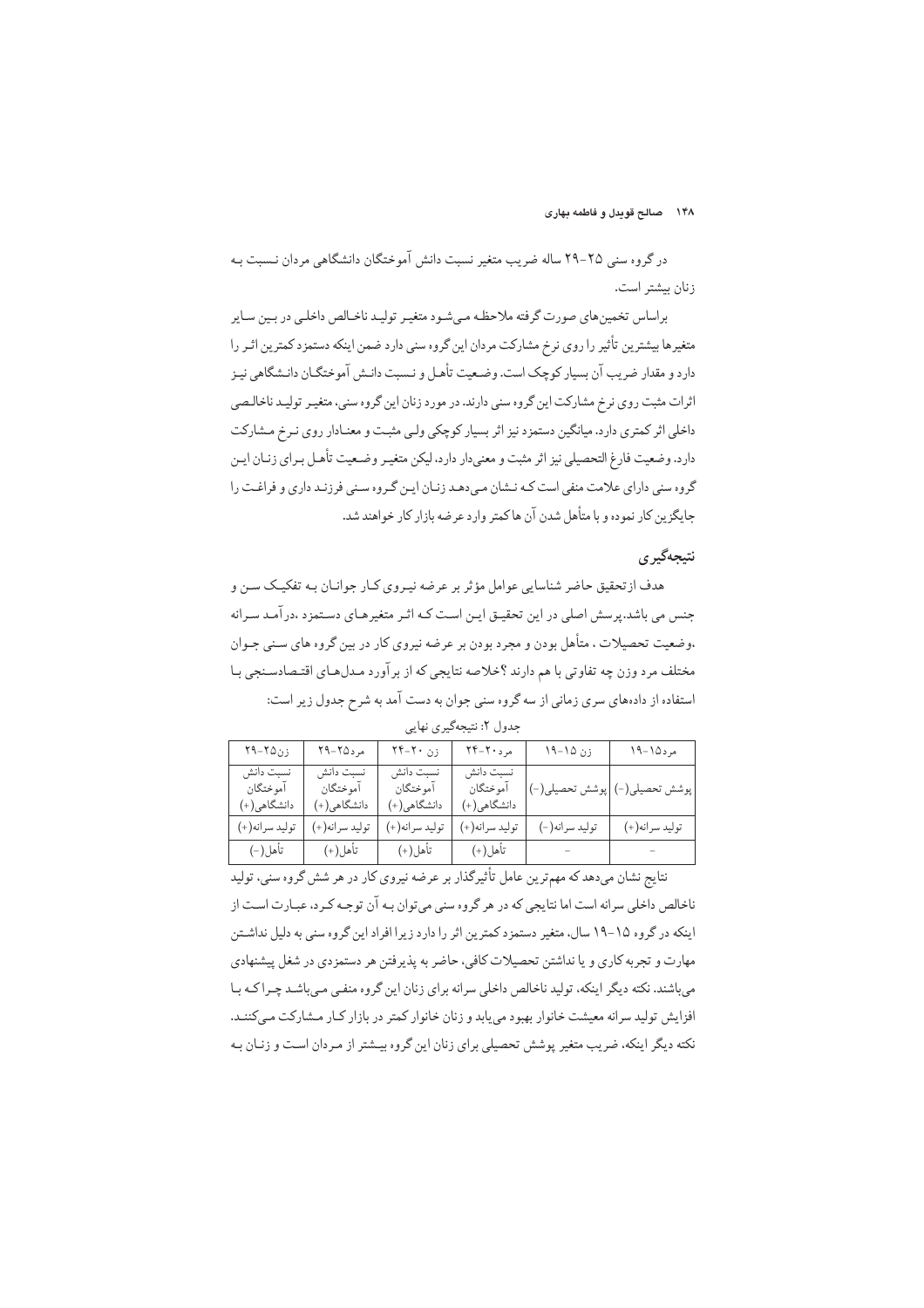### بررسی عوامل مؤثر بر عرضه نیروی کار جوانان در ایران ۱۴۹

تحصیلات اهمیت بیشتری میدهند. این نتیجه با نتایج تحقیق زراء نژاد و منتظر حجـت (۱۳۸۵) و بـا نتايج مطالعه اميني، اسكندري و خالصي (١٣٨٥) سازگاري دارد. در گروه سني ٢٠-٢۴ سال، نكته قابل توجه این است که متغیر نسبت دانش آموختگان دانشگاهی برای مردان و زنان مثبت است. نکتـه قابـل توجه بعدي، در اين گروه سني، ضريب توليد ناخالص داخلي سرانه، براي زنـان كمتـر از مـردان اسـت و ملاحظه میشود که با افزایش سن (حرکت از گروه سنی ۲۰-۲۴ سال به سمت ۲۵-۲۹ سال) اثر درآمد سرانه برای زنان بیشتر شده است. در ضمن متغیر وضعیت تأهل در زنان و مردان مثبت بوده اما مـردان این گروه در مقایسه با زنان این گروه، حضورشان در بازار کار با متأهل شدن آن ها، بیشتر مـیشـود. در نهایت، در گروه ۲۵-۲۹ سال، نکته قابل توجه این است کـه ضـریب متغیـر نـسبت دانـش آموختگـان دانشگاهی برای مردان بیشتر از زنان است، و این امر با مطالعات طـایی (۱۳۸۵) و زراء نـژاد و منتظـر حجت سازگاری دارد. در ارتباط با این متغیر نکته دیگر اینکه،وضعیت تأهل برای زنان این گـروه سـنی دارای علامت منفی است که نشان میدهد زنان این گروه سـنی فراغـت و فرزنـدداری را جانـشین کـار میکنند و با متأهل شدن، کمتر وارد بازار کار میشوند. نکته دیگر، حساسیت مردان برای متغیر دسـتمزد بیشتر از زنان میباشد. تولید سرانه برای زنان و مردان دارای علامت مثبت بـوده و بـا افـزایش تولیـد سرانه، افراد کار را جانشین فراغت کرده و حضورشان در بازار کار بیشتر می شود.

تفاوت این مطالعه با مطالعه دیگران مانند طایی (۱۳۸۵)، زراء نژاد و منتظر حجت (۱۳۸۵) امینی، اسکندری و خالصی (۱۳۸۵) و سایر مطالعات دیگر در زمینه برآورد عرضه نیروی کار در دو مطلب نهفته است اول اینکه این مطالعه عوامل مؤثر بر عرضه نیروی کار را به تفکیک جـنس و سـن در کل کشور پیشبینی نموده است، در صورتی که سایر مطالعات مانند طایی (۱۳۸۵) یک مطالعـه بر اساس ریز دادههای عرضه نیروی کار در کل اقتصاد بوده است و مطالعـه دیگـران ماننـد امینـی، اسکندری و خالصی (۱۳۸۵) و قویدل (۱۳۸۷) عرضه نیروی کار را به ترتیب در استانهای بوشهر و گلستان به تفکیک سن و جنس برآورد نمودهاند. دوم اینکه در این مطالعه متغیـر نـرخ بیکـاری بـر عرضه نیروی کار در تمام گروههای سنی غیر معنیدار بوده و در مدل نیامده است و این در حـالی است که اگر به مطالعاتی که در استانها انجام شده مانند استان خوزسـتان توسـط زراء نـژاد و منتظـر حجت (١٣٨٥)، استان بوشهر توسط اميني، اسكندري و خالصي (١٣٨٥) و استان گلستان توسط قویدل (۱۳۸۷) نقش نرخ بیکاری به عنوان یک متغیر بر عرضه نیروی کار آمده است.

در کل، این تحقیق نشان میدهد که برای هر گروه سنی عوامل مؤثر بـر عرضـه نیـروی کـار متفـاوت بوده و همچنین جنسیت نیز میتواند عوامل را تغییر دهد. لذا، تصمیمگیری در رابطـه بـا پـیش بینـی عرضـه نیروی کار می بایست به تفکیک جنس و سن صورت گیرد و به متغیرهایی که در بالا اشاره شد توجـه شـود. چراکه ممکن است یک متغیر در یک گروه اثر مثبت و در گروه دیگر اثر منفی بگذارد.